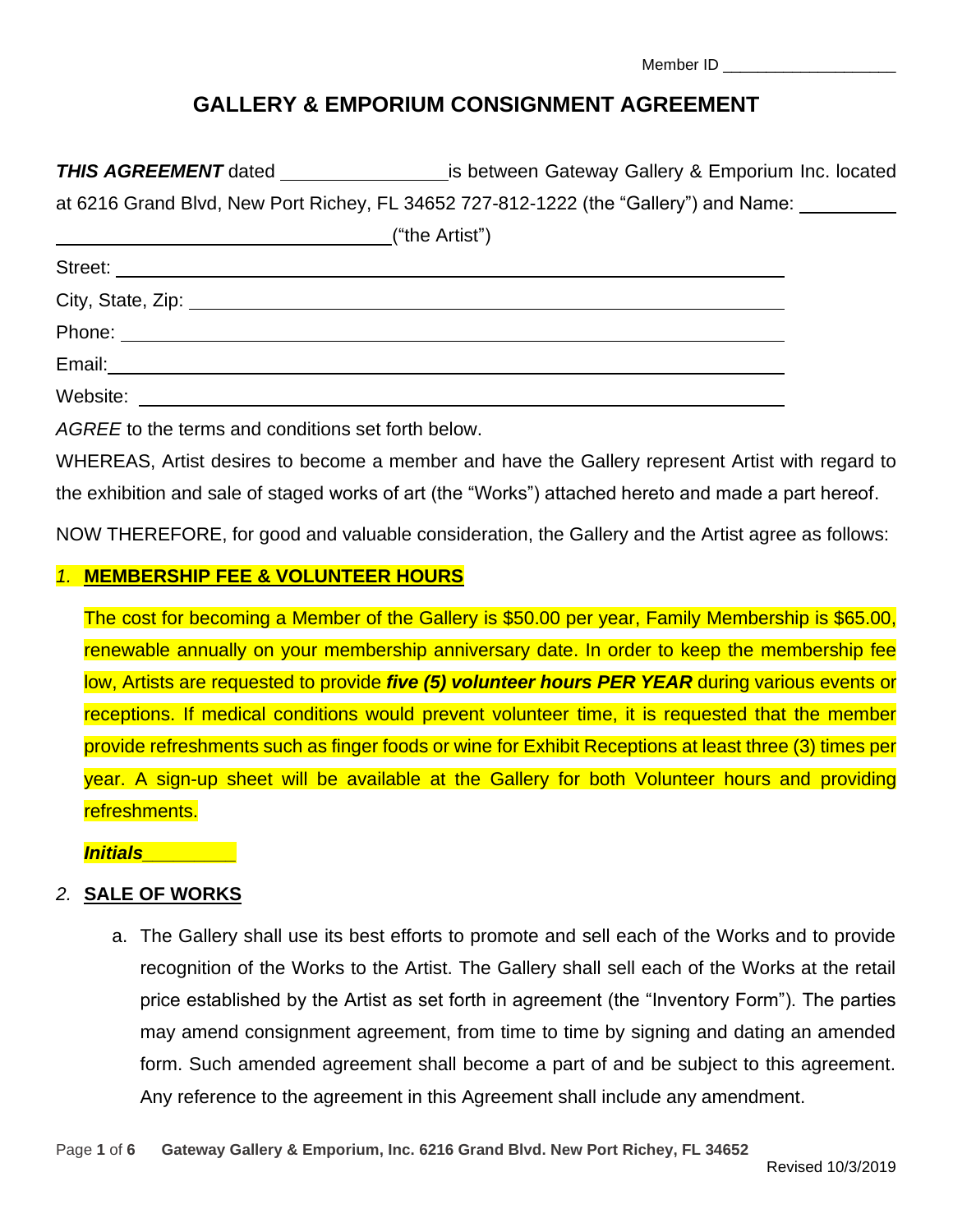- b. The Artist shall provide a satisfactory product to the Gallery. All frames, mats, and/or equally necessary mounting or stabilizing devices are the responsibility of the Artist unless otherwise negotiated. Works on stretched canvas shall have a frame or be painted on the edges ("Gallery Edges") to present a finished appearance.
- c. The Artist shall provide a satisfactory jpg e-mail photographs of Works to *gallerysubmissionsandmore@gmail.com* to be displayed in the Gallery by the date and time indicated on a "Call to Artists" notifications.
- d. The Gallery shall conduct a marketing campaign and in-store exposure of the Works.
- e. The Gallery shall provide web site exposure, including a link to the Artist's website if Artist is a gallery member.
- f. The Gallery guarantees satisfaction to every customer; therefore, the Artist is responsible for providing superior quality Works. The Gallery reserves the right to terminate this Agreement if the Works do not meet the standards of quality set forth herein. If the Gallery terminates this Agreement under this Section, it shall notify the Artist, and it shall be the responsibility of the Artist to collect his Works.
- *3.* **AGENT** Artist appoints the Gallery as its non-exclusive agent for the sale and exhibition of the Works.
- *4.* **SUBMISSION GUIDELINES** Submitted Works will be deemed appropriate for the Gallery and/or Gift Emporium as follows:
	- a. Artworks for the *Emporium* must be approved by the Gift Emporium Manager.
	- b. The Artist shall provide satisfactory jpg photographs of artworks.
	- c. All submissions will be reviewed by an anonymous three-judge Selection Committee and notified accordingly.
	- **d. Submissions must be sent to** *gallerysubmissionsandmore@gmail.com* **via .jpg attachment on or before the deadline date and time as stated on each "Call to Artists" notification (all photographs will remain the property of the Gallery and may be used in future advertising.)**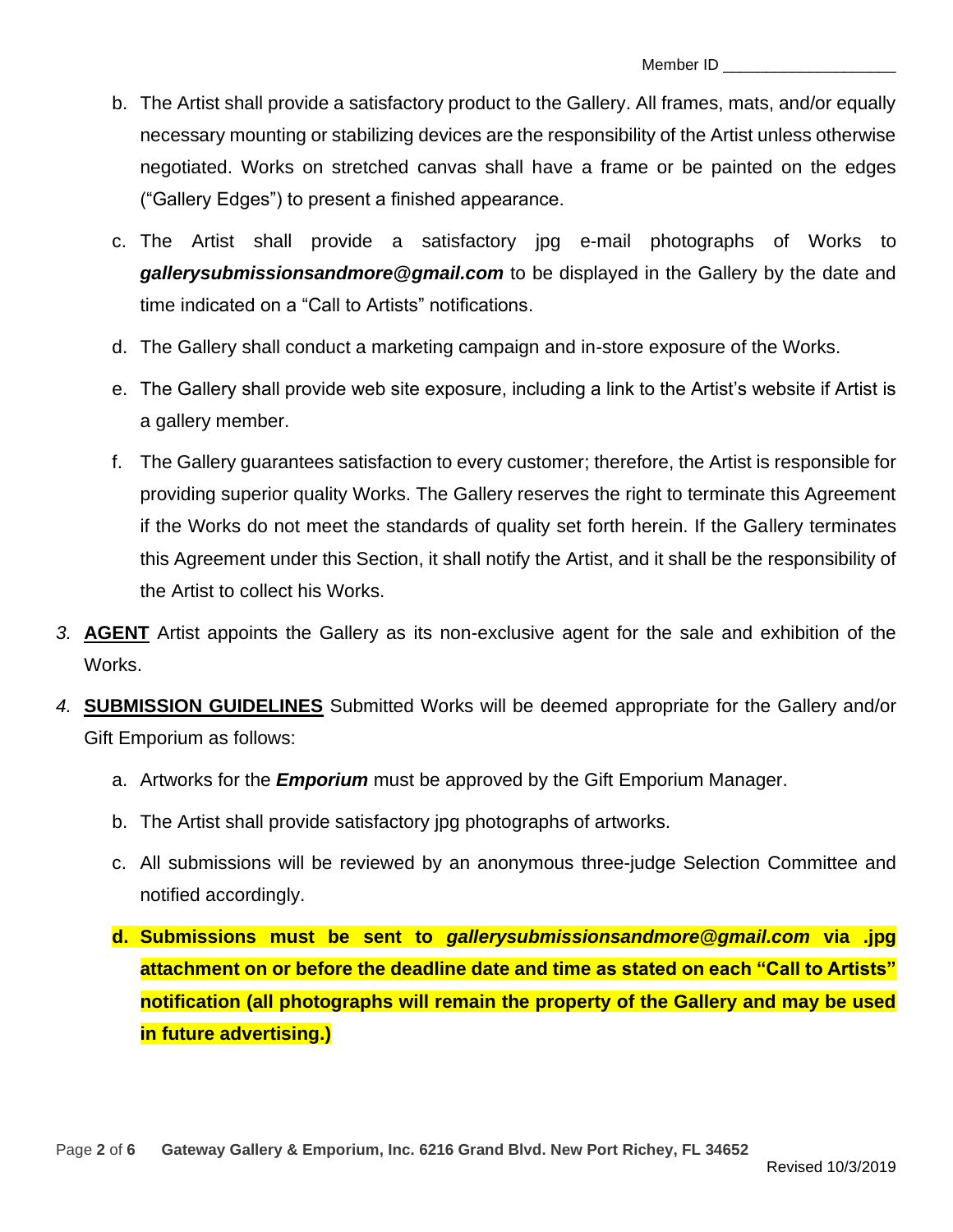## *5.* **GALLERY COMMISSION**

- a. Upon the sale of exhibited artworks, the Gallery shall receive thirty five percent (**35%**) of the Retail Price as set by the artist.
- b. Upon receipt of payment for the Artist's Work, the Gallery shall pay to the Artist his or her share of the payment within thirty (30) days of the end of the month in which the sale occurred.
- *c. Sales of non-displayed works and Commissioned works resulting from Artist's exhibiting at the Gallery, are also subject to the thirty five percent (35%) commission to the Gallery. Such sales must be paid for through the Gallery.*

## **4a. EMPORIUM COMMISSION**

- a. Upon the sale of any Works listed on inventory label, the Emporium shall receive fifteen percent (**15%**) of the retail price set by the artist/member.
- b. Upon receipt of payment for the Artist's Work, the Emporium shall pay to the Artist his or her share of the payment within thirty (30) days of the end of the month in which the sale occurred.
- **c. Sales of non-displayed works and Commissioned works resulting from Artist's exhibiting at the Gallery & Emporium, are also subject to the fifteen percent (15%) commission to the Gallery. Such sales must be paid for through the Gallery. We**
- *6.* **SHIPPING** Unless otherwise specified in this Agreement, the cost of shipping and handling shall be added at the time of purchase.
- *7.* **TERMS.** The term of this Agreement is for one month at which time artworks must be switched out unless otherwise agreed upon by Artist and Gallery.

## *8.* **STAGING FEE**

Staging fee is due on or before the first Wednesday of each month and payable by cash, check or credit/debit. *You may pay for several months in advance*. If you do not pay your staging fee you must pick up your work by the first Wednesday of each month or you will be charged a storage fee of \$5.00 per item, per day.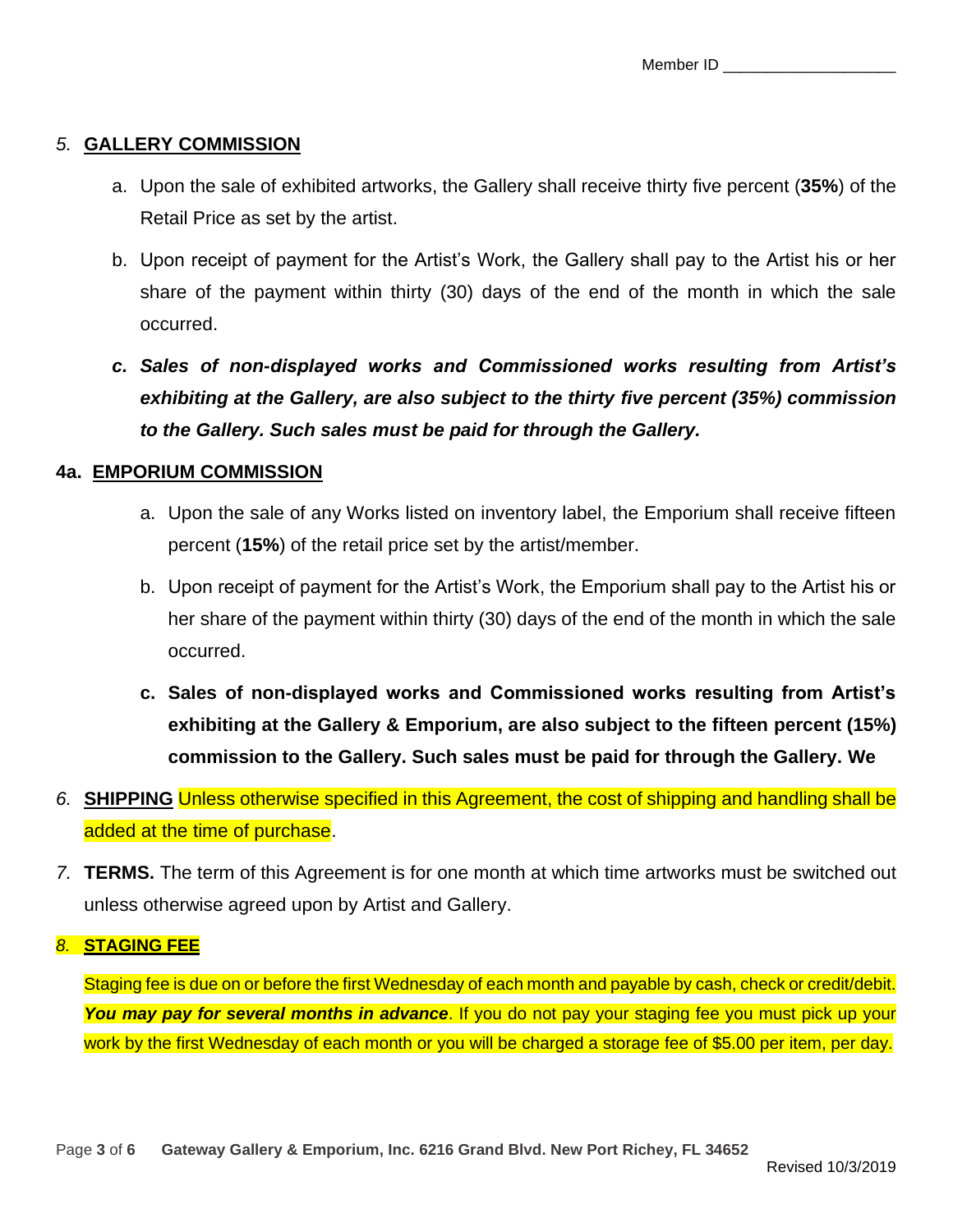#### **GALLERY STAGING FEE**

A \$5.00 fee is charged for each artwork that will be displayed in the Gallery for the duration of the monthly exhibit.

*ALL* artwork that is hung on the walls of the gallery *must have wire fastened by D-rings with screws* on both sides of the canvas or frame. The *wire must be* stretched tightly across the back, which makes for better hanging. *The use of metal teeth or eyelets is NOT allowed*.

#### **EMPORIUM STAGING FEE**

The fee is \$5.00 per month, to be paid by the  $5<sup>th</sup>$  of each month or this fee may be paid for several months in advance. The monthly fee covers up to *five* (5) paintings (*space permitting*) no larger than 11 x 14 framed or unframed (all 4 sides must be neatly painted on unframed art). **Jewelry,** *no more than ten (10) pieces,* a set counts as one piece, and any combination of jewelry that totals ten pieces.

**Articles of clothing and other textile made goods** will be limited based on space available. Handbags of all shapes and sizes, **wood** sculpture, handmade wood boxes, flutes, woodburning pieces and anything wood, **steampunk**, **pottery**, **clay** sculptures etc. to be displayed *will be determined by the size and available wall and shelf space in the gift shop.*

*Artists are responsible for filling out Emporium Inventory sheet that must include description of works, must provide tags and all tags must include prices and artist's initials.* 

*In order to ensure that there is room for all artists' works, if your monthly fee is not paid up to date, we will have to remove your artworks from display and you will have the option to bring your Emporium fees up to date or to withdraw your artworks***.**

#### *Initials\_\_\_\_\_\_\_\_\_\_*

*All artwork to be displayed in the gift shop will be determined by Fran McLean, the Emporium Manager.*

#### *Thank you for your understanding and continued support of Gateway Gallery & Emporium*

- *9.* **CANCELLATION** Notwithstanding anything else in this Agreement, either the Gallery or the Artist may terminate this Agreement at any time. This Agreement shall automatically terminate if the Gallery shall become insolvent or declare bankruptcy.
- *10.***INSURANCE** The Artist shall hold the Gallery and its representatives and staff harmless in the event of damage to or theft of the Work. The Gallery encourages the Artist to purchase insurance for his or her own Works to be in effect while the Work is in the Gallery.
- Page **4** of **6 Gateway Gallery & Emporium, Inc. 6216 Grand Blvd. New Port Richey, FL 34652**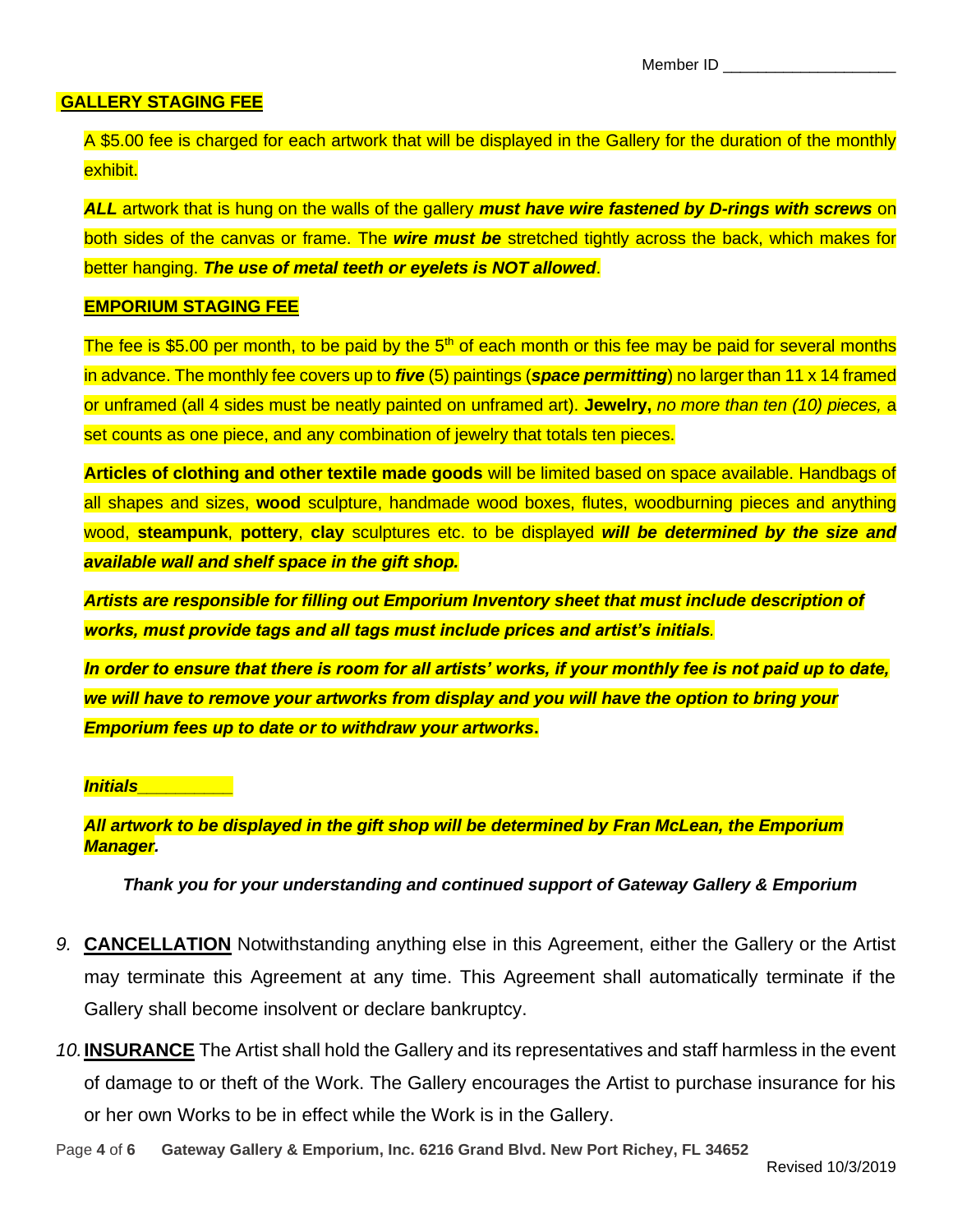- *11.***CONSIGNMENT VS SALE** The Gallery agrees and acknowledges that the delivery of the Works to the Gallery is a consignment and not a sale of the Works to the Gallery. The Artist shall retain full title to all Works consigned to the Gallery and shall in no event be subject to claims by the creditors of the Gallery. Title of the Works shall pass directly from the Artist to the purchaser, and, in the event of default or breach by the Gallery, the Artist shall have all the rights of a secured party under the Uniform Commercial Code, whichever is applicable.
- *12.***ARBITRATION** Any controversy or claim arising out of or in relation to this Agreement shall be settled by arbitration in Pasco County, Florida, in accordance with the rules of The American Arbitration Association. Judgment upon the award rendered by the arbitrator(s) shall be entered in any court having jurisdiction.

## *13.***MISCELLANEOUS**

- a. This is the entire agreement between the parties. It replaces and supersedes any and all oral agreements between the parties, as well as any prior writings.
- b. Modifications and amendments to this agreement, including any exhibit hereto, shall be enforceable only if they are in writing and are signed by both parties or an authorized representative of each party.
- c. This Agreement binds and benefits the heirs, successors, and assignees of the parties.
- d. Any notice or communication required or permitted to be given under this agreement shall be sufficiently given when received by certified mail, or sent by facsimile transmission, email, or overnight courier.
- e. The laws of the State of Florida will govern this Agreement.
- f. If one party waives any term or provision of this Agreement at any time that waiver will only be effective for the specific instance and specific purpose for which the waiver was given in writing. If either party fails to exercise or delays exercising any of its rights or remedies under this Agreement, that party retains the right to enforce that term or provision at a later time.
- g. If a court finds any provision of this Agreement invalid or unenforceable, the remainder of this Agreement will be interpreted to best carry out the parties' intent.
- h. The parties agree and acknowledge that all attachments, exhibits and schedules referred to in this Agreement are incorporated in this Agreement by reference.